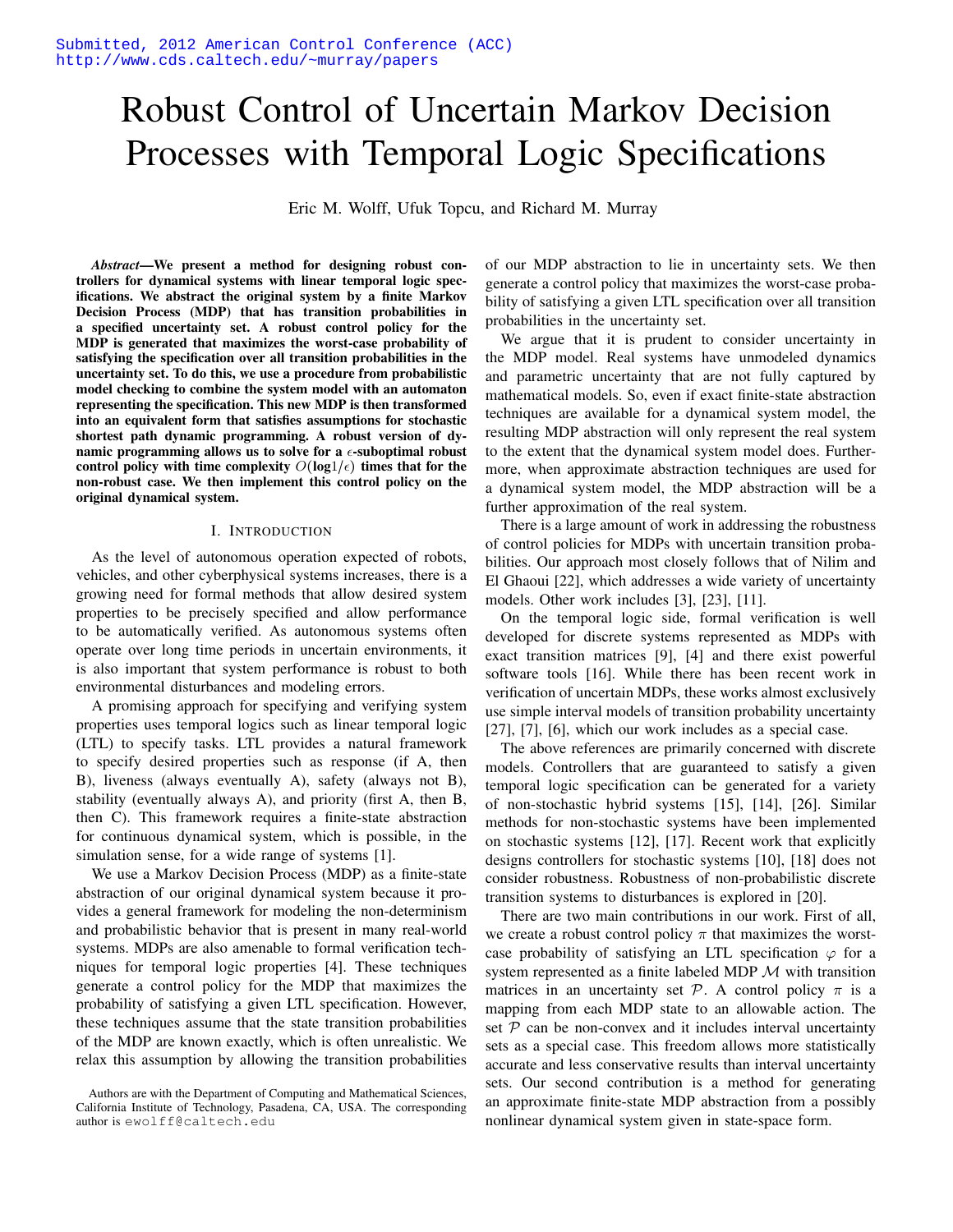Due to space constraints, all omitted proofs are included in a technical report [24].

# II. PRELIMINARIES

We now present formal definitions for Markov Decision Processes (MDPs), which we use as finite-state abstractions for the original continuous dynamics, and linear temporal logic (LTL), which is the task specification language. Throughout, we will assume that equality and inequality is component-wise for vectors and matrices. Also, 1 denotes a vector of ones of appropriate dimension.

## *A. Markov Decision Processes*

Definition 1 (Labeled finite MDP). We specify a *labeled finite MDP*, M, by the tuple  $M = (S, A, P, s_0, AP, L)$ , where  $S$  is a finite set of states,  $A$  is a finite set of actions,  $P: S \times A \times S \rightarrow [0, 1]$  is the transition probability function,  $s_0$ is the initial state,  $AP$  is a finite set of atomic propositions, and  $L : S \to 2^{AP}$  is a labeling function. Let  $A(s)$  denote the set of available actions at state s.  $\sum_{s' \in S} P(s, a, s') = 1$  if  $a \in A(s)$  and  $P(s, a, s') = 0$  otherwise.

We assume, for notational convenience, that the available actions  $A(s)$  are the same for every  $s \in S$ . We use  $P_{ij}^a$  as shorthand for the transition probability from state  $i$  to state  $j$ when using action a. We call  $P^a \in \mathbb{R}^{n \times n}$  a *transition matrix*, where the  $(i, j)$ -th entry of  $P^a$  is  $P^a_{ij}$ . Where it is clear from context, we refer to the row vector  $\check{P}_i^a$  as p.

To model uncertainty in state transitions, we specify uncertainty sets for the transition matrices of the MDP. We assume that an uncertainty set  $\mathcal{P}^a$  corresponding to action  $a \in A$  is a set of probability matrices.

Assumption 1.  $\mathcal{P}^a$  can be factored as the Cartesian product of its rows, so its rows are uncorrelated. Formally, for every  $a \in A$ ,  $\mathcal{P}^a = \mathcal{P}^a_1 \times \ldots \times \mathcal{P}^a_n$  where each  $\mathcal{P}^a_i$  is a subset of the probability simplex in  $\mathbb{R}^n$ . We follow Nilim and El Ghaoui and refer to these as *rectangular* uncertainty sets [22].

Let  $F^a$  denote the nominal transition matrix for action a.

**Assumption 2.**  $F_{ij}^a = 0$  if and only if  $P_{ij}^a = 0$  for all  $P^a \in \mathcal{P}^a$ .

Assumption 2 implies that if a nominal transition is zero (non-zero), then it is zero (non-zero) for all transition matrices in the uncertainty set. This must be enforced as adding or removing a transition to an unsafe set may result in a different satisfaction probability for properties over infinite time.

**Definition 2.** A *control policy* for an MDP M is a sequence  $\pi = {\mu_0, \mu_1, \ldots}$ , where each  $\mu_k : S \to A$  such that  $\mu_k(s) \in$  $A(s)$ . We call a policy *stationary* if it is of the form  $\pi =$  $\{\mu, \mu, \ldots\}$ . We let  $\Pi$  be the set of all control policies and  $\Pi_s$ be the set of all stationary control policies.

Definition 3. An *environment policy* for an MDP M is a sequence of transition matrices  $\tau = (P_k^a)_{a \in A, k=1,2,...}$ . We call an environment policy *stationary* if it is of the form  $\tau = (P^a)_{a \in A}$ . We let  $\mathcal T$  be the set of all environment policies and  $\mathcal{T}_s$  be the set of all stationary environment policies.

We now associate a cost with each state in  $M$  through a function  $c(s, a) : S \times A \rightarrow \mathbb{R}$ . This cost is incurred at every stage  $k$  and the control policy tries to minimize the total expected cost over the horizon of length  $N$ . The total expected cost of an infinite-horizon problem starting from state  $s$  when using control policy  $\pi$  under environment policy  $\tau$  is

$$
J^{\pi\tau}(s) \coloneqq \lim_{N \to \infty} \mathbb{E}_{\pi\tau} \Bigg[ \sum_{k=0}^{N-1} c(s_k, \mu_k(s_k)) \Big| s_0 = s \Bigg], \qquad (1)
$$

where the expectation  $\mathbb{E}_{\pi\tau}$  depends on both the control and environment policies.

The optimal worst-case total expected cost starting from state s is

$$
J^*(s) \coloneqq \min_{\pi \in \Pi} \max_{\tau \in \mathcal{T}} J^{\pi \tau}(s). \tag{2}
$$

The optimal worst-case control and environment policies are denoted  $\pi^*$  and  $\tau^*$ . We call  $\pi^*$  a *robust control policy*.

# *B. Linear Temporal Logic*

We use linear temporal logic (LTL) to concisely and unambiguously specify the desired system behavior. We will only touch on the key aspects of LTL for our problem; we defer the reader to [4] for details.

We describe an *execution* of a discrete-time system by an infinite sequence of its states,  $\sigma = s_0 s_1 s_2 \dots$  where  $s_t \in S$  is the state of the system at time  $t$ .

An *atomic proposition* is a statement that has a unique truth value (*True* or *False*).

LTL is built up from (a) a set of atomic propositions, (b) the logic connectives: negation  $(\neg)$ , disjunction  $(\vee)$ , conjunction  $( \wedge )$  and material implication  $(\implies )$ , and (c) the temporal modal operators: next ( $\bigcirc$ ), always ( $\bigcirc$ ), eventually ( $\diamond$ ) and until  $(U)$ . An LTL formula is defined inductively as follows: (1) any atomic proposition  $p$  is an LTL formula; and (2) given LTL formulas  $\varphi$  and  $\psi$ ,  $\neg \varphi$ ,  $\varphi \lor \psi$ ,  $\bigcirc \varphi$  and  $\varphi$  U  $\psi$  are also LTL formulas.

The semantics of LTL is defined inductively as follows: (a) For an atomic proposition p,  $s_i \vDash p$  if and only if (iff)  $s_i \Vdash p$ ; (b)  $s_i \vDash \neg \varphi$  iff  $s_i \nvDash \varphi$ ; (c)  $s_i \vDash \varphi \lor \psi$  iff  $s_i \vDash \varphi$  or  $s_i \vDash \psi$ ; (d)  $s_i \vDash \bigcirc \varphi$  iff  $s_{i+1} \vDash \varphi$ ; and (e)  $s_i \vDash \varphi \mathcal{U} \psi$  iff there exists  $j \geq i$  such that  $s_j \vDash \psi$  and  $\forall k \in [i, j), s_k \vDash \varphi$ . Based on this definition,  $\bigcirc \varphi$  holds at position  $s_i$  iff  $\varphi$  holds at the next state  $s_{i+1}$ ,  $\Box \varphi$  holds at position i iff  $\varphi$  holds at every position in  $\sigma$  starting at position i, and  $\diamondsuit\varphi$  holds at position i iff  $\varphi$ holds at some position  $j \geq i$  in  $\sigma$ .

**Definition 4.** An execution  $\sigma = s_0 s_1 s_2 \dots$  *satisfies*  $\varphi$ , denoted by  $\sigma \models \varphi$ , if  $s_0 \models \varphi$ .

Remark 1. Properties typically studied in the control and hybrid systems domains are safety and stability. LTL also allows properties such as guarantee, liveness, and response.

An automaton representation of any LTL formula can be given by a deterministic Rabin automaton.

**Definition 5.** A deterministic Rabin automaton is a tuple  $A =$  $(Q, \Sigma, \delta, q_0, Acc)$  where Q is a finite set of states,  $\Sigma$  is an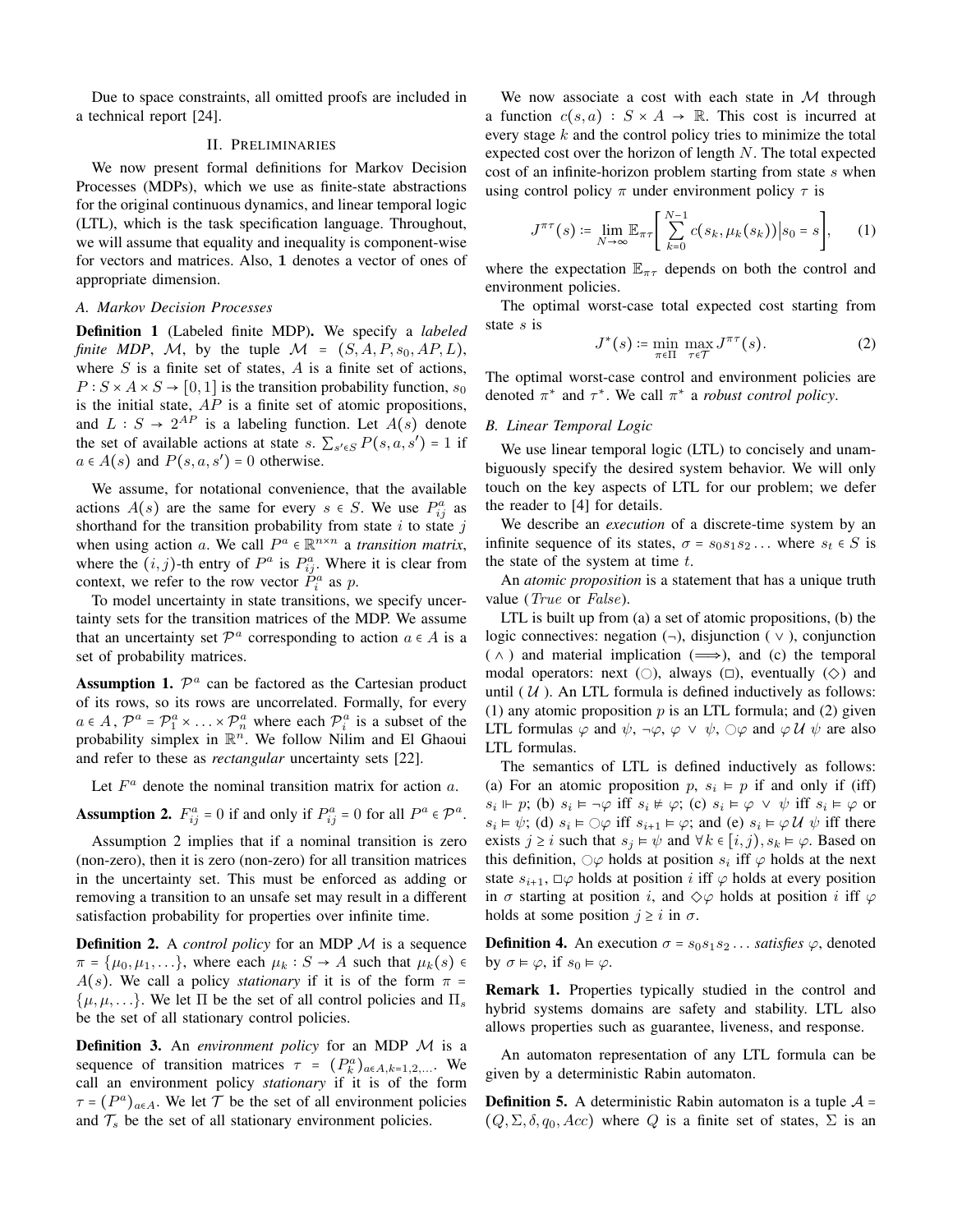alphabet,  $\delta$  :  $Q \times \Sigma \rightarrow Q$  is the transition function,  $q_0 \in Q$  is the initial state, and accepting state pairs  $Acc \subseteq 2^Q \times 2^Q$ .

Let  $\Sigma^{\omega}$  be the set of infinite words over  $\Sigma$ . A run for  $\sigma = \mathcal{A}_0 \mathcal{A}_1 \mathcal{A}_2 \ldots \in \Sigma^{\omega}$  denotes an infinite sequence  $q_0q_1q_2 \ldots$ of states in A such that  $q_{i+1} \in \delta(q_i, \mathcal{A}_i)$  for  $i \geq 0$ . The run  $q_0q_1q_2...$  is accepting if there exists a pair  $(L, K) \in Acc$  and an  $n \geq 0$ , such that for all  $m \geq n$  we have  $q_k \notin L$  and there exist infinitely many k such that  $q_k \in K$ .

Intuitively, a run is accepted by a deterministic Rabin automaton if the set of states  $L$  is visited finitely often and the set  $K$  is visited infinitely often.

## III. PROBLEM STATEMENT

We now provide a formal statement of the problem and an overview of our approach.

The system evolves with the discrete-time dynamics

$$
x_{t+1} = f(x_t, u_t, w_t) \quad \text{for} \quad t = 0, 1, ..., \tag{3}
$$

where  $x_t \in \mathbb{R}^l$  is the system state,  $u_t \in \mathbb{R}^m$  is the control input, and  $w_t \in \mathbb{R}^p$  is a stochastic disturbance input.

We assume that relevant system properties are specified by a given LTL formula  $\varphi$  over a finite set AP of atomic propositions. Let  $\mathcal{X} \subset \mathbb{R}^l$  be partitioned into a finite set  $\mathcal{R}$  of regions. Each region  $r \in \mathcal{R}$  has an associated set of *True* atomic propositions associated with it, which we will informally call a *label*. Let  $R: \mathcal{X} \to \mathcal{R}$  be a surjective mapping that associates each system state  $x \in \mathcal{X}$  with a region  $r \in \mathcal{R}$ . Furthermore, we associate each region with a labeling function  $L : \mathcal{R} \to 2^{AP}$ . We assume a bijection between regions  $r \in \mathcal{R}$  and MDP states  $s \in S$ , hence we use the same notation for this labeling function as in Definition 1. Since every system state  $x \in \mathcal{X}$ in a given region has the same label, this is a *propositionpreserving* partition. Finally, let  $S: 2^{AP} \rightarrow \mathcal{X}$  which maps labels to system states.

Given a control policy  $\pi = {\mu_0, \mu_1, \ldots}$  the MDP abstraction of the dynamical system (3), we can induce a control policy  $\pi_{\text{proj}}^*$  on (3) by using action  $\mu_k(R(x))$  for the system state  $x \in \mathcal{X}$  at time  $k = 0, 1, \ldots$  This simply maps the system state to the corresponding region with  $R$ , and thus a unique MDP state due to the assumed bijection.

**Problem 1.** Given a labeled finite MDP  $M$  with transition matrices in an uncertainty set  $\mathcal{P}^a$  for each action  $a \in A$  and an LTL specification  $\varphi$  over AP, create a robust control policy  $\pi^*$  for M. Furthermore, if M is an abstraction of a dynamical system (3), create the induced control policy  $\pi_{\text{proj}}^*$  for (3).

We present a method for abstracting the original system as a finite MDP  $M$  with transition matrix uncertainty sets in Section VI. We then solve Problem 1 by first creating the product MDP  $\mathcal{M}_p$  which contains system trajectories that satisfy both M and the deterministic Rabin automaton representing the given LTL specification. We modify  $\mathcal{M}_p$  so that all policies for it are proper, and thus it satisfies the stochastic shortest path assumptions. We then show that maximizing the worstcase probability of satisfying the specification is equivalent to a creating a control policy that maximizes the worst-case probability of reaching a certain set of states in  $\mathcal{M}_p$ . We solve for this policy using a robust variant of dynamic programming. Finally, we map the robust control policy back to  $M$  and the original dynamical system (3).

# IV. ROBUST DYNAMIC PROGRAMMING

We now prove when a robust form of dynamic programming holds for MDPs with uncertain transition matrices.

# *A. Dynamic Programming*

We consider a MDP  $\mathcal M$  with a finite set of states  $S =$  $\{1, 2, \ldots, n, t\}$  and actions  $a \in A(s)$  for all  $s \in S$ . We assume that t is a special terminal state, which is absorbing  $(P_{tt}^a = 1)$ and incurs zero cost  $(c(t) = 0)$  for all  $a \in A(t)$  and all  $P \in \mathcal{P}_t^a$ [5]. It follows that the total expected cost for t,  $J(t) = 0$  for all control and environment policies.

We require policies to be proper, i.e. they almost surely reach the terminal state  $t$  for all transition matrices in the uncertainty set [5].

**Definition 6.** A stationary control policy  $\mu$  is *proper* if, under that policy, there is positive probability that the terminal state will be reached after at most  $n$  stages, regardless of the initial state and transition matrices, that is, if

$$
\rho_{\mu\tau} := \max_{s=1,\dots,n} \max_{P \in \mathcal{P}^{\mu(s)}} P(s_n \neq t | s_0 = s, \mu) < 1. \tag{4}
$$

Assumption 3. All stationary control policies are proper.

Remark 2. This assumption implies that the terminal state will eventually be reached under any stationary policy. This will allow us to make statements regarding convergence rates. While this is usually a rather strong condition, these assumptions are not restrictive for Problem 1, as in Section V.

In preparation for the main result of this section, we give the following classical theorem [21].

Theorem 1 (Contraction Mapping Theorem). *Let* (M,d) *be a complete metric space and let*  $f : M \rightarrow M$  *be a contraction, i.e., there is a real number*  $\beta$ ,  $0 \leq \beta < 1$ *, such that*  $d(f(x), f(y)) \leq \beta d(x, y)$  *for all* x *and* y *in* M. Then *there exists a unique point*  $x^*$  *in* M *such that*  $f(x^*) = x^*$ . *Additionally, if* x *is any point in* M, then  $\lim_{k\to\infty} f^k(x) = x^*$ , *where*  $f^k$  *is the composition of*  $f$  *with itself*  $k$  *times.* 

We now define mappings that play an important role in the rest of this section. We loosely follow the notation of [5]. The scalar  $J(s)$  corresponds to the total expected cost to go when starting at state  $s \in S$ . The shorthand  $J \in \mathbb{R}^n$  represents the cost vector for all  $s \in S \backslash t$ . Since the cost is always zero at the terminal state t, we do not include it. The T and  $T_{\mu\tau}$  operators are mappings from  $\mathbb{R}^n$  to  $\mathbb{R}^n$ . For each state  $s \in S \backslash t$ , define the s-th component of  $TJ$  and  $T_{\mu\tau}J$  respectively as

$$
(TJ)(s) \quad := \quad \min_{a \in A(s)} \left[ c(s,a) + \max_{p \in \mathcal{P}_s^a} \ p^T J \right], \tag{5}
$$

$$
(T_{\mu\tau}J)(s) := c(s,\mu(s)) + p^T J. \tag{6}
$$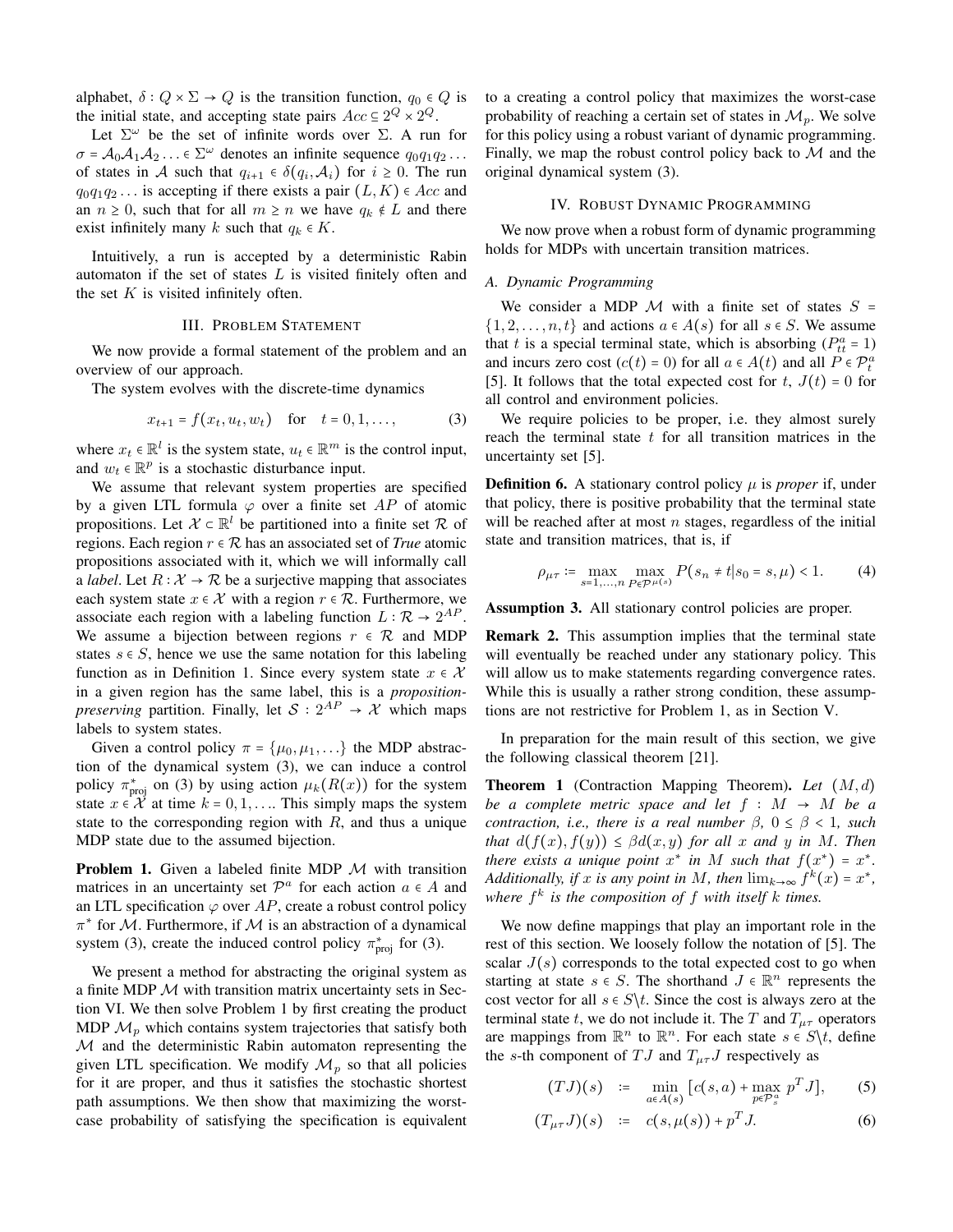In the following two lemmas, we show that these mappings are monotonic and contractive. We prove these for (5); the proofs for (6) follow by limiting the actions and transition probabilities at each state s to  $\mu(s)$  and  $P_s^a$  respectively.  $T^k$ is the composition of  $T$  with itself  $k$  times.

**Lemma 1** (Monotonicity). *For any vectors*  $u, v \in \mathbb{R}^n$ , such *that*  $u \leq v$ *, we have that*  $T^k u \leq T^k v$  *for*  $k = 1, 2, \ldots$ *.* 

*Proof:* Immediate from (5) and the definition of  $\mathcal{P}_s^a$ .

**Definition 7.** The *weighted maximum norm*  $\|\cdot\|_w$  of a vector  $u \in \mathbb{R}^n$  is defined by  $||u||_{w} = \max_{i=1,...,n} |u(i)|/w(i)$  where vector  $w \in \mathbb{R}^n$  and  $w > 0$ .

Lemma 2 (Contraction). *If all stationary control policies are proper, then there exists a vector*  $w > 0$  *and a scalar*  $\gamma \in [0, 1)$ *such that*  $||Tu-Tv||_w \leq \gamma ||u-v||_w$  *for all*  $u, v \in \mathbb{R}^n$ .

*Sketch of proof:* The proof of Lemma 2 closely follows that in [5] (Vol. II, Section 2.4) where the environment policy is fixed. More specifically, the proof in [5] is modified to allow maximization over environment policies. This modification holds due to Assumption 3 and Lemma 1. Details are available in a technical report [24].

We now prove the main result of this section. We remind the reader that the vector  $J^* \in \mathbb{R}^n$ , defined in (2), is the optimal worst-case total expected cost starting from state  $s \in S$ .

Theorem 2 (Robust Dynamic Programming). *Under the assumption that all stationary control policies* µ *are proper for a finite MDP* M *with transition matrices in the uncertainty set*  $\mathcal{P}^a$  *for*  $a \in A$ *, the following statements hold.* 

*(a) The optimal worst-case cost vector* J<sup>∗</sup> *is the unique fixedpoint of* T*,*

$$
J^* = TJ^*.\t\t(7)
$$

*(b) The optimal worst-case cost vector* J<sup>∗</sup> *is given by,*

$$
J^* = \lim_{k \to \infty} T^k J,\tag{8}
$$

*for all*  $J \in \mathbb{R}^n$ *. This limit is unique.* 

*(c) A stationary control policy* µ *and a stationary environment policy* τ *are optimal if and only if*

$$
T_{\mu\tau}J^* = TJ^*.
$$
 (9)

*Proof:* Parts (a) and (b) follow immediately from Theorem 1 and Lemmas 1 and 2.

Part (c): First assume that  $T_{\mu\tau}J^* = TJ^*$ . Thus  $T_{\mu\tau}J^* =$  $T J^* = J^*$  from (7) and  $J^{\mu\tau} = J^*$  from the uniqueness of the fixed-point. Thus,  $\mu$  and  $\tau$  are optimal policies. Now assume that  $\mu$  and  $\tau$  are optimal policies so that  $J^{\mu\tau} = J^*$ . We then have that  $T_{\mu\tau}J^* = T_{\mu\tau}J^{\mu\tau} = J^*$ .

Corollary 1. *Given the optimal worst-case cost vector* J∗*, the optimal control actions* a<sup>∗</sup> *satisfy*

$$
a^*(s) \in \arg\min_{a \in A(i)} \left[ c(s, a) + \max_{p \in \mathcal{P}_s^a} p^T J^* \right], \quad s \in S. \tag{10}
$$

*and, with some abuse of notation, the optimal transition vectors (for the environment) are*

$$
P_s^{*a} \in \arg\max_{p \in \mathcal{P}_s^a} p^T J^*, \quad s \in S, a \in A(s). \tag{11}
$$

*Proof:* Follows from Part (c) in Theorem 2 and (5). To recap, we showed that  $T$  is monotone and a contraction with respect to a weighted max norm. This allowed us to prove in Theorem 2 that  $T$  has a unique fixed-point that can be found by an iterative procedure (often called *value iteration*). We further gave conditions on the optimality of stationary policies and showed how to determine optimal actions for the system and the environment.

# *B. Uncertainty Set Representations*

Refering back to the  $T$  operator (5), we see that it is composed of two nested optimization problems–the outer problem for the system and the inner problem for the environment. To be clear, the environment optimization problem for a given state  $s \in S$  and control action  $a \in A(s)$  refers to  $\max_{p \in \mathcal{P}_s^a} p^T J.$ 

The tractability of this optimization problem depends on the structure of the uncertainty set  $\mathcal{P}_s^a$ . In the remainder of this section, we investiate interval and likelihood uncertainty sets, as these are both statistically meaningful and computationally efficient. Due to lack of space, we do not discuss maximum a priori, entropy, scenario, or ellipsoidal uncertainty models, even though these are included in this framework. The reader should refer to Nilim and El Ghaoui for details [22].

*1) Interval Models:* A common description of uncertainty for transition matrices corresponding to action  $a \in A$  is by intervals  $\mathcal{P}^a = \{P^a \mid \underline{P}^a \leq P^a \leq \overline{P}^a, P^a = 1\}$ , where  $\underline{P}^a$  and  $\overline{P}^a$  are nonnegative matrices  $\underline{P}^a \leq \overline{P}^a$ . This representation is motivated by statistical estimates of confidence intervals on the individual components of the transition matrix [19]. The environmental optimization problem can be solved in  $O(n \log(n))$  time using a bisection method [22].

*2) Likelihood Models:* The likelihood uncertainty model is motivated by determining the transition probabilities between states through experiments. We denote the experimentally measured transition probability matrix corresponding to action a by  $F^a$  and the optimal log-likelihood by  $\beta_{\text{max}}$ .

Uncertainty in the transition matrix for each action  $a \in A$  is described by the *likelihood region* [19]

$$
\mathcal{P}^{a} = \{ P^{a} \in \mathbb{R}^{n \times n} | P^{a} \ge 0, P^{a} \mathbf{1} = \mathbf{1}, \sum_{i,j} F^{a}_{ij} \log P^{a}_{ij} \ge \beta^{a} \}, (12)
$$

where  $\beta^a < \beta^a_{\text{max}}$  and can be estimated for a desired confidence level by using a large sample Gaussian approximation [22]. As described in Assumption 2, we enforce that  $F_{ij}^a = 0$  if and only if  $P_{ij}^a = 0$  for all  $i, j \in S$  and all  $a \in A$ .

Since the likelihood region above is not rectangular (contrary to Assumption 1), it must be approximated by projection onto each row of the transition matrix. Even with the approximation, likelihood regions are less conservative uncertainty representations than intervals, which arise from further projection onto the row's components. A bisection algorithm can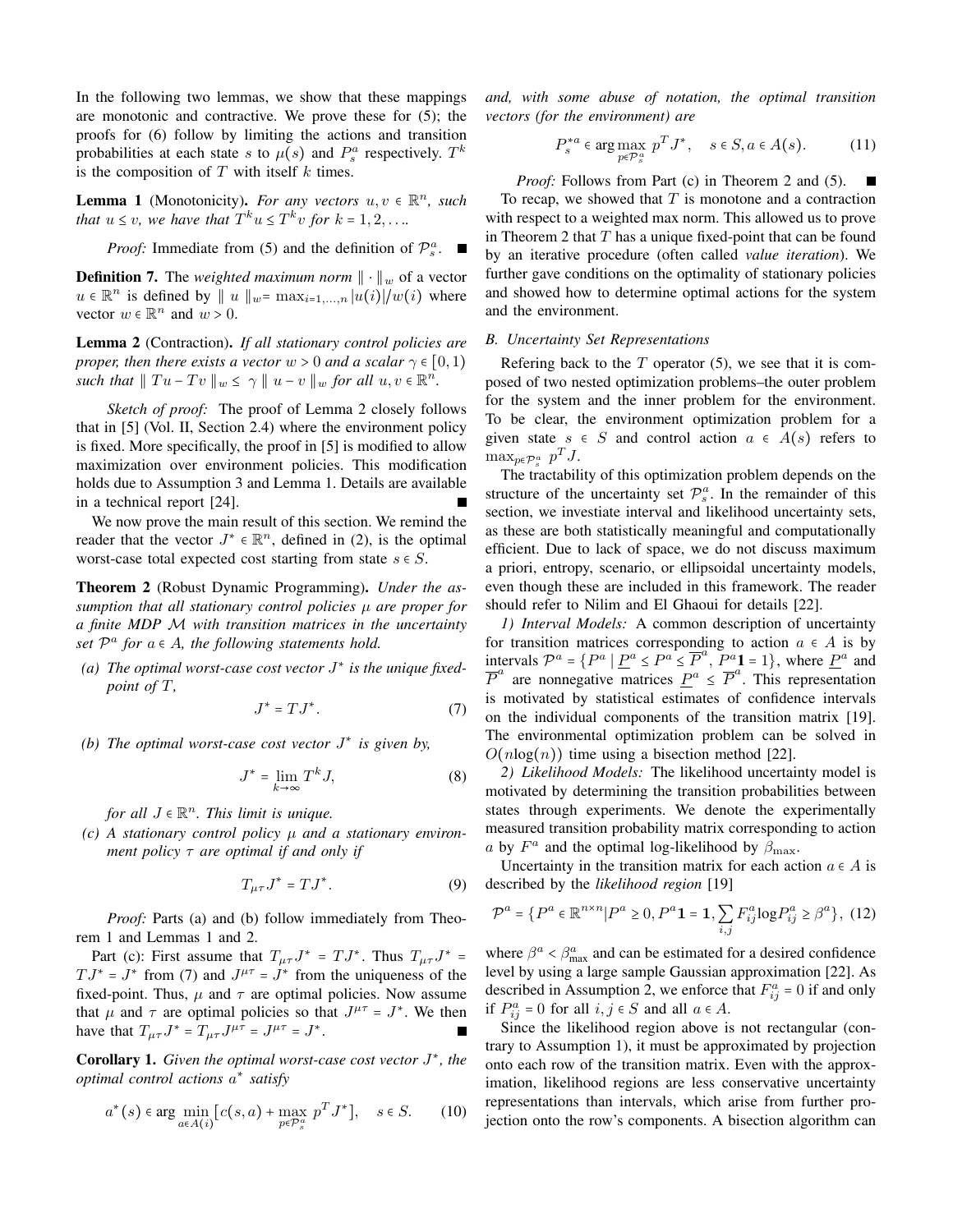approximate the environment optimization problem to within an accuracy  $\delta$  in  $O(log(J_{\text{max}}/\delta))$  time, where  $J_{\text{max}}$  is the maximum value of the cost vector,  $J$  [22].

## V. CREATING THE ROBUST CONTROL POLICY

We now solve Problem 1 by creating a robust control policy. First, we form the product MDP  $\mathcal{M}_p$  which allows behaviors that satisfy both the system MDP  $M$  and the LTL specification  $\varphi$ . We show that  $\mathcal{M}_p$  can be transformed into an equivalent form  $\mathcal{M}_{ssp}$  where all stationary control policies are proper. Next, we use the robust dynamic programming developed in Section IV to find a control policy that maximizes the probability of satisfying  $\varphi$ . Finally, we project this control policy to a policy for M.

#### *A. Forming the product MDP*

The product MDP  $\mathcal{M}_p$  restricts behaviors to those that satisfy both the system transitions and the determinstic Rabin automaton  $A$  representing the LTL specification.

**Definition 8.** For labeled finite MDP  $M = (S, A, P, s_0, AP, L)$  and deterministic Rabin automaton  $(S, A, P, s_0, AP, L)$  and deterministic Rabin automaton<br>  $A = (Q, 2^{AP}, \delta, q_0, Acc)$ , the *product MDP*  $(Q, 2^{AP}, \delta, q_0, Acc),$  $\mathcal{M}_p$  =  $(S_p, A, P_p, s_{0p}, Q, L_p)$  with  $S_p$  =  $S \times Q$ , •  $P_p((s,q), \alpha, (s', q')) = \begin{cases} 0 & \text{if } s \neq 0 \\ 0 & \text{if } s \neq 0 \end{cases}$  $P(s, \alpha, s')$  if  $q' = \delta(q, L(s'))$ 0 otherwise, •  $s_{0p} = (s_0, q)$  such that  $q = \delta(q_0, L(s_0))$ ,

•  $L_p((s, q)) = \{q\}.$ <br>
e accepting product state The accepting product state pairs  $Acc_p = (CT)^{n} T^{n}$  $\{(L_1^p, K_1^p), \ldots, (L_k^p, K_k^p)\}\$  are lifted directly from Acc. Formally, for every  $(L_i, K_i) \in Acc$ , state  $(s, q) \in S_p$  is in  $L_i^p$ if  $q \in L_i$ , and  $(s, q) \in K_i^p$  if  $q \in K_i$ .

There is a one-to-one correspondence between the paths on  $\mathcal{M}_p$  and  $\mathcal{M}$ , which induces a one-to-one correspondence for policies on  $\mathcal{M}_p$  and  $\mathcal{M}$ . So, given a policy  $\pi^p = {\mu_0^p, \mu_1^p, \ldots}$ on  $\mathcal{M}_p$ , we can induce a policy  $\pi = {\mu_0, \mu_1, \ldots}$  on  $\mathcal M$  by setting  $\mu_i(s_i) = \mu_i^p((s_i, q_i))$  for every stage  $i = 0, 1, \dots$  This is always valid since  $\mathcal{M}_p$  and  $\mathcal M$  have the same action set A. If  $\pi^p$  is stationary,  $\pi$  is guaranteed to be finite-memory, but not necessarily stationary [4].

## *B. Reachability in product MDP*

We now show how to use the product MDP  $\mathcal{M}_p$  to determine a robust control policy that maximizes the worst-case probability that a given LTL specification is satisfied. Given a control and environment policy, the probability of satisfying an LTL formula is equivalent to the probability of reaching a certain set of states in Mp, which are *accepting maximal end components* [4]. We call this probability the *reachability probability*. Informally, accepting maximal end components are sets of states that the system can remain in forever and where the acceptance condition of the determinsitic Rabin automaton is satisfied.

Definition 9. A *sub-MDP* of a MDP is a pair of states and action sets  $(C, D)$  where: (1)  $\emptyset \neq C \subseteq S$  and  $D : C \rightarrow 2^A$  is a function such that  $\emptyset \neq D(s) \subseteq A(s)$  for all states  $s \in C$  and (2)  $s \in C$  and  $a \in D(s)$  implies  $Post(s, a) = \{t \in S | P_{st}^a > 0\} \subseteq C$ .

**Definition 10.** An *end component* is a sub-MDP  $(C, D)$ such that the digraph  $G_{(C,D)}$  induced by  $(C,D)$  is strongly connected.

An end component (C,D) is *maximal* if there is no end component  $(C', D')$  such that  $(C, D) \neq (C', D')$  and  $C \subseteq$  $C'$  and  $D(s) \subseteq D'(s)$  for all  $s \in C$ . Furthermore,  $(C, D)$  is *accepting* for the deterministic Rabin automaton A if for some  $(L, K) \in Acc$ ,  $L \notin C$  and  $K \in C$ .

After computing the accepting maximal end components of  $\mathcal{M}_p$ , we need to determine a control policy that maximizes the worst-case probability of reaching an accepting maximal end component from our initial state. Without considering transition probability uncertainty, this policy can now be computed using either linear or dynamic programming methods [4]. We need to use the robust dynamic programming approach from Section IV. Note that this approach does not directly apply to  $\mathcal{M}_p$ , as not all stationary control policies on  $\mathcal{M}_p$  are proper. We can transform  $\mathcal{M}_p$  into an equivalent MDP where all stationary policies are proper, as shown in the next subsection.

# *C. Transformation to Stochastic Shortest Path*

We now show how to transform the product MDP  $\mathcal{M}_p$  into an equivalent form  $\mathcal{M}_{ssp}$  where all stationary control policies  $\mu$  are proper (cf. Assumption 3). It is important to note that  $\mathcal{M}_p$  and  $\mathcal{M}_{ssp}$  are equivalent only in terms of the probability of reaching an accepting maximal end component—both the states and the transition probabilities will likely change.

In the remainder of this section, we use the simplified notation  $\mathcal{M}_p = (S, A, P)$  to describe the states, actions, and transition matrices of the product MDP. We refer to the state of  $\mathcal{M}_p$  as s instead of  $(s, q)$  when clear from context.

We first partition the states S of  $\mathcal{M}_n$  into three disjoint sets. We let  $B$  be the union of all accepting maximal end components in  $\mathcal{M}_n$ . By definition, every state  $s \in B$  has a maximum reachability probability of 1. We define the set of states that have zero probability of reaching  $B$  by  $S_0$ . These can be found efficiently by graph algorithms [4]. Finally, we define the set  $S_r = S - (B \cup S_0)$  as all of states not in an accepting maximal end component with non-zero maximum reachability probability. It is easy to see that these three sets form a partition of S.

| Algorithm 1 Appending the terminal state                          |  |
|-------------------------------------------------------------------|--|
| <b>Require:</b> $\mathcal{M}_p = (S, A, P)$ and $S_r$ , $S_0$ , B |  |
| $S := S \cup \{t\}$ and $A(t) := \{u\}$ and $c(t, u) := 0$        |  |
| $A(s)$ := $\{u\}$ and $P_{st}^u$ := 1 for all $s \in B \cup S_0$  |  |

In Algorithm 1, we augment  $S$  with a terminal state  $t$  which is absorbing and incurs zero cost (cf. Section IV).

Remark 3. Algorithm 1 does not change the probabilty of reaching an accepting maximal end component for any state  $s \in S$  under any control and environment policies.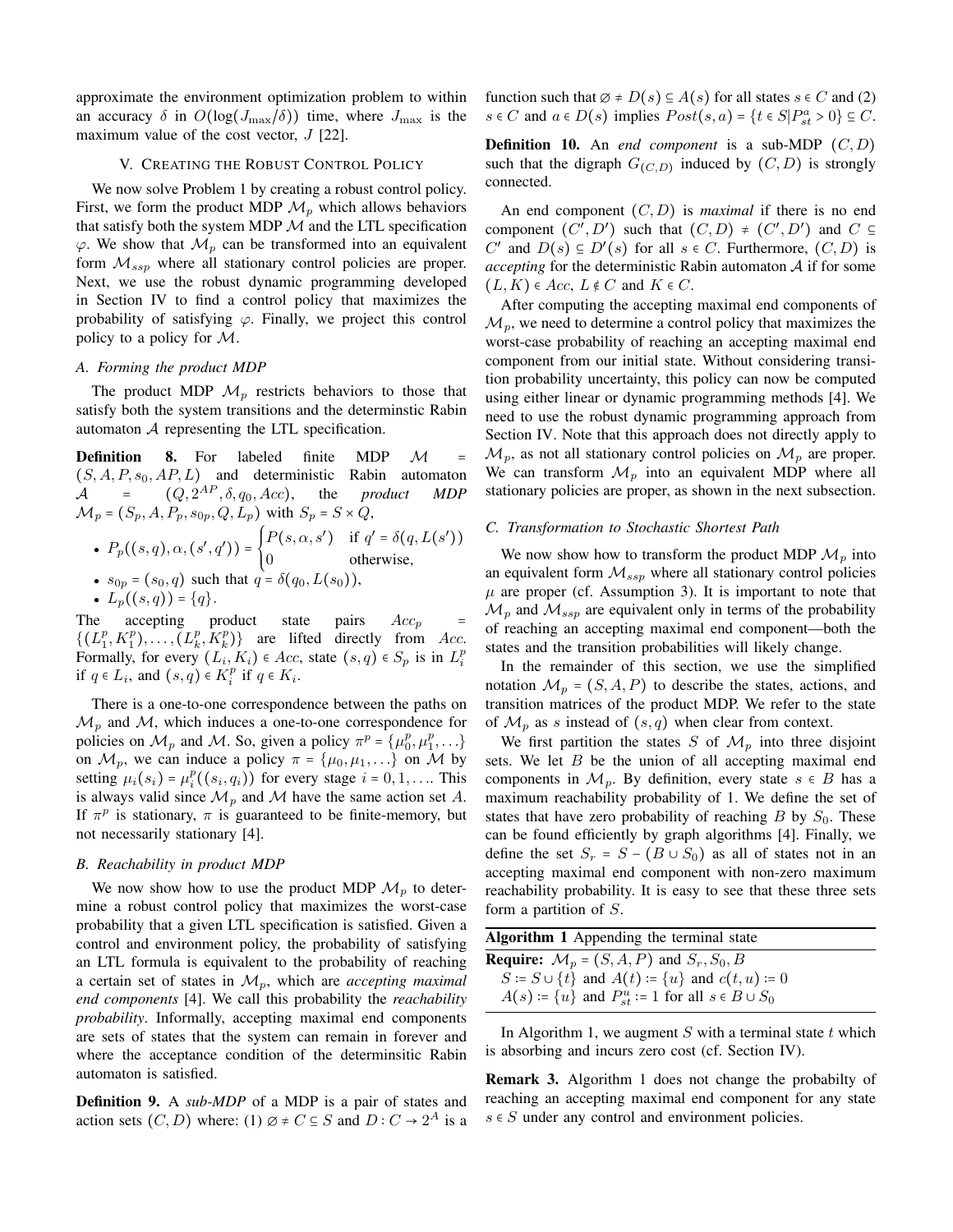Algorithm 2 End component elimination (de Alfaro [9])

**Require:** MDP  $\mathcal{M}_p = (S, A, P)$  and  $S_r, S_0, B$ **Ensure:** MDP  $\mathcal{M}_{ssp} = (\hat{S}, \hat{A}, \hat{P})$  $\{(C_1, D_1), \ldots, (C_k, D_k)\}\$  max end components in  $S_r$  $S_0$  :=  $S_0$  and  $\hat{B}$  := B  $\hat{S}$  :=  $S \cup {\hat{s}_1, ..., \hat{s}_k} - \cup_{i=1}^k C_i$  $\hat{S}_r = S_r \cup \{\hat{s}_1, \dots, \hat{s}_k\} - \cup_{i=1}^k C_i$  $\hat{A}(s) := \{ (s, a) \mid a \in \hat{A}(s) \}$  for  $s \in S - \cup_{i=1}^k C_i$  $\hat{A}(\hat{s}_i)$  := { $(s, a) | s \in C_i \land a \in A(s) - D(s)$ } for  $1 \leq i \leq k$ For  $s \in \hat{S}, t \in S - \cup_{i=1}^k C_i$  and  $(u, a) \in \hat{A}(s), \hat{P}_{st}^{(u, a)} := P_{ut}^a$ and  $\hat{P}_{s\hat{s}_i}^{(u,a)} \coloneqq \sum_{t \in C_i} P_{ut}^a$ 

Algorithm 2 eliminates the maximal end components in  $S_r$ and replaces them with new states. This procedure is from Algorithm 3.3 of [9], where it is also proven (Theorem 3.8 in [9]) that the reachability probabilities are unchanged by this procedure. The intuition behind this result is that one can move between any two states  $r$  and  $s$  in a maximal end component in  $S_r$  with probability one and zero cost.

After applying Algorithms 1 and 2, we call the resulting MDP  $\mathcal{M}_{ssp}$ . We note that  $S_r$ ,  $\overline{B}$ , and  $\overline{S}_0$  form a disjoint partition of S. All stationary control policies for  $\mathcal{M}_{ssp}$  are proper, i.e., they will almost surely reach the terminal state  $t$ .

**Theorem 3.** All stationary control policies for  $M_{ssp}$  are *proper.*

Thus,  $M_{ssp}$  is equivalent in terms of reachability probabilities to the original product MDP  $\mathcal{M}_p$ . Furthermore, all stationary control policies are proper.

# *D. Computing the optimal control policy*

We now perform robust value iteration as described in Section IV on the transformed product MDP  $\mathcal{M}_{ssp}$ . This method applies because  $M_{ssp}$  has been constructed so that all stationary policies are proper.

As we formulated the dynamic programming approach in terms of total expected cost minimization, we define the total expected cost as the negative of the reachability probabilty, which is equivalent to the probability of satisfying the LTL formula. We refer to cost and probability interchangably in the remainder. Thus, for all  $a \in \overline{A}$ , the appropriate costs are  $c(s, a) = -1$  for all  $s \in \hat{B}$  and  $c(s, a) = 0$  for all  $s \in \hat{S}_0$ . For the remaining states,  $s \in \overline{S}_r$ , we initialize the costs arbitrarily in [−1, 0] and compute the optimal worst-case cost vector using the iteration presented in Theorem 2. The resulting cost vector is  $J_{ssp}^* \in \mathbb{R}^m$ , where m is the number of states in  $\mathcal{M}_{ssp}$ .

We first determine the cost vector  $J_p^* \in \mathbb{R}^n$  for  $\mathcal{M}_p$  from  $J_{ssp}^* \in \mathbb{R}^m$ . For  $s_p \in S_p$ , we determine the corresponding state  $s_{ssp} \in \hat{S}$  and let  $J_p^*(s_p) = J_{ssp}^*(s_{ssp})$ . This mapping is surjective, as there is at least one  $s_p$  for each  $s_{ssp}$ .

Now that we have the optimal worst-case cost vector  $J_p^*$ for the original product MDP  $\mathcal{M}_p$ , we need to determine the optimal actions  $a^*(s) \in A(s)$  for each  $s \in S_r$ . We do not consider actions for states in  $S_0 \cup B$  at this time. However,

we cannot simply use the approach for selecting actions given by (10), because not all stationary control policies on  $\mathcal{M}_p$ are proper. For states in a maximal end component in  $S_r$ , there may be multiple actions that satisfy (10). Arbitrarily selecting actions can lead to situations where the stationary control policy stays in the maximal end component forever and thus never satisfies the specification. We avoid this situation by only selecting an action if it is both optimal (i.e., satisfies (10)) and it has a non-zero probability of transitioning to a state that is not in a maximal end component in  $S_r$ . Algorithm 3 selects the action with the highest probability of transitioning to a state not in a maximal end component in  $S_r$ .

| <b>Algorithm 3</b> Product MDP Control Policy                                                |
|----------------------------------------------------------------------------------------------|
| <b>Require:</b> $J_p^* \in \mathbb{R}^n$ , $\mathcal{M}_p = (S, A, P)$ , $S_r$ , $S_0$ , $B$ |
| <i>visited</i> := $S_0 \cup B$                                                               |
| $possAct(s) := \{a \in A(s) (T_a J_p^*)(s) = J_p^*(s)\}\$                                    |
| for $s \in S_r$ do                                                                           |
| if $ possAct(s)  = 1$ then                                                                   |
| $\mu(s)$ := possAct(s) and visited := visited $\cup$ {s}                                     |
| end if                                                                                       |
| end for                                                                                      |
| while <i>visited</i> $\neq$ <i>S</i> do                                                      |
| for $s \in S_r$ <i>visited</i> do                                                            |
| $maxLeaveProb := 0$                                                                          |
| $leave Prob \coloneqq \max_{a \in possAct(s)} \sum_{t \in visited} P_{st}^{a}$               |
| <b>if</b> leaveProb > $maxLeaveProb$ <b>then</b>                                             |
| $optAct := a$ and $optState := s$                                                            |
| end if                                                                                       |
| end for                                                                                      |
| $\mu(s)$ := optAct and visited := visited $\cup$ {optState}                                  |
| end while                                                                                    |

**Theorem 4.** Algorithm 3 returns a robust control policy  $\mu$  that satisfies  $J_p^{\mu\tau} = J_p^*$  for the worst-case environmental policy  $\tau$ .

*Sketch of Proof:* By construction, every state has at least one action that satisfies (10). For states in a maximal end component in  $S_r$ , some actions may cause the system to stay in  $S_r$ . This is avoided by always selecting optimal actions leading outside of maximal end components formed by states where an action has not already been selected. At least one such action always exists from the definition of end components.

The optimal control policy for satisfying the LTL specification  $\varphi$  consists of two parts: a stationary deterministic policy for reaching an accepting maximal end component, and a finite-memory deterministic policy for staying there. The former policy is given by Algorithm 3 and denoted  $\mu_{reach}$ . The latter policy is a finite-memory controller  $\pi_B$  that selects actions in a round-robin fashion to ensure that the system stays inside the accepting maximal end component for all time and thus satisfies  $\varphi$  [4]. The overall optimal policy is  $\pi_p^* = \mu_{reach}$  if  $s \notin B$  and  $\pi_p^* = \pi_B$  if  $s \in B$ . We induce an optimal policy  $\pi^*$  on M as described in Section V-A.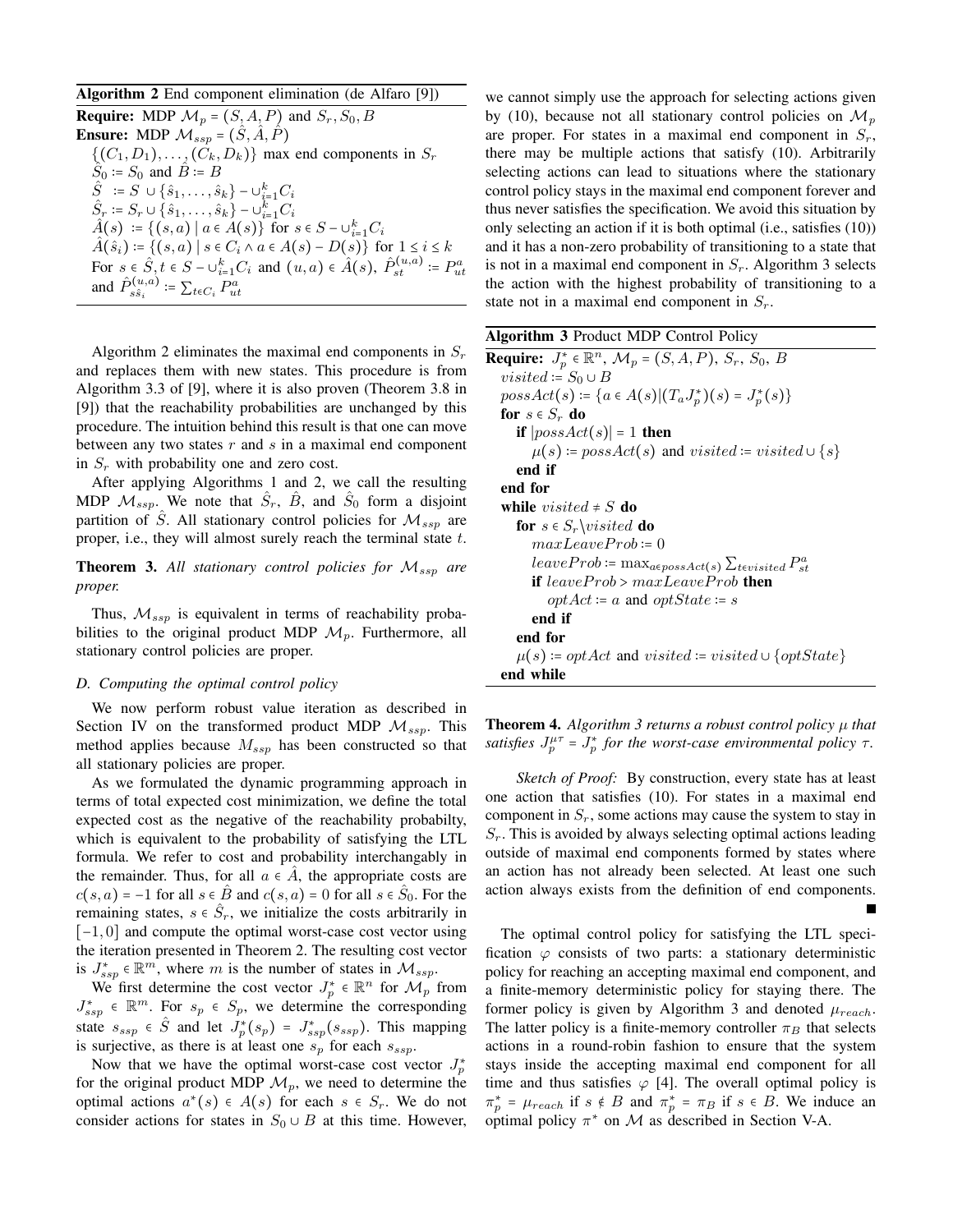## *E. Complexity*

We now detail the complexity of our approach for solving Problem 1. The number of states in the system MDP  $\mathcal M$  is the number of labeled regions in  $R$  due to the bijection between MDP states and regions. The number of transitions for each state is given by the reachability between regions  $r \in \mathcal{R}$ , and is usually sparse for robot motion planning problems.

The (worst-case) size of the deterministic Rabin automaton is doubly-exponential in the length of the LTL formula [8]. Experimental work in [13] has shown that deterministic Rabin automaton sizes are often exponential or lower for many common types of LTL formulae. Also, there are fragments of LTL, which include all safety and guarantee properties, that generate a determinstic Rabin automaton whose size is singly-exponential in the length of the formula [2].

The size of the product MDP  $\mathcal{M}_p$  is equal to the size of M times the size of A.  $\mathcal{M}_p$  has n states and m transitions. Maximal end components can be found in  $O(n^2)$  time. Since T is a contraction, an  $\epsilon$ -suboptimal control policy can be computed in  $O(n^2m\log(1/\epsilon))$  time without uncertainty sets [5] and  $O(n^2m\log(1/\epsilon)^2)$  when using likelihood transition uncertainty sets. Thus, the computational cost for incorporating robustness is  $O(log(1/\epsilon))$  times the non-robust case.

# VI. CREATION OF MDP AND UNCERTAINTY SETS

We now discuss a simulation-based approach for creating a finite MDP abstraction  $M$  of a dynamical system (3). It should be noted that the main contribution of our work, the solution of Problem 1, does not depend on the method for creating  $M$  and its corresponding transition matrix uncertainty sets  $P$ . Thus, if specific systems are more amenable to other abstraction methods, these can be used to create  $M$  and  $P$ , after which our methods can compute a robust control policy. An approach using control primitives is given in [17].

Given a dynamical system (3) and a set  $R$  of labeled regions, where the labels correspond to sets of *True* atomic propositions that an LTL formula is defined over, we want to compute reachability for the system between all regions in  $\mathcal{R}$ . We say that for two regions  $a, b \in \mathcal{R}$ , region b is *reachable* from region  $a$ , if there exists a control sequence  $u_{1:t}$  for every system state in  $a$  that evolves the system to some system state in region  $b$  in finite time.

Computing reachability is hard in general, so it is often necessary to consider a simplified model of (3) where reachability can be efficiently computed. Given candiate control sequences based on reachability analysis of the simplified system, one can use simulations to estimate the effect of these control actions on the full system dynamics and use these estimates of reachability to create an MDP abstraction. For every region, randomly sample  $N$  initial system states inside it and apply the candidate control sequences. Based on the average of all N simulated trajectories of the system (3) between regions  $i$  and  $j$ , create the estimated transition probability matrix  $F_{ij}^a$  entries. It is important to consider a transition between regions  $i$  and  $j$  successful only if the trajectory remains in the union of the two regions. This is because one cannot

guarantee that a LTL specification is satisfied if the system visits other regions in between. Trajectories that visit multiple regions can transition to a special 'catch-all' state that has zero probability of satisfying the specification. The designer can tradeoff between the number of samples  $N$  and the size of the transition matrix uncertainty sets.

Remark 4. Even if a method can create an exact MDP from (3), transition matrix uncertainty sets should still be considered, as (3) may not fully model the physical system.

An uncertanty set for the transition matrices of  $M$  can be generated using the simulation data. Methods for determining these sets in a principled manner can be found in [22].

# VII. EXAMPLE

We demonstrate our robust control framework on a mobile robot, where there is uncertainty in the control inputs from stochastic disturbances caused by terrain variation.

We use the discrete-time form of the standard unicycle model for our system

$$
x_{k+1} = x_k + (v + d_v) \cos(\theta) \Delta t
$$
  
\n
$$
y_{k+1} = y_k + (v + d_v) \sin(\theta) \Delta t
$$
  
\n
$$
\theta_{k+1} = \theta_k + (\omega + d_\omega) \Delta t
$$

where  $\Delta t = t_{k+1} - t_k$ , v is the velocity input,  $\omega$  is the angular velocity input, and  $d = (d_v, d_w)^T$  is a stochastic disturbance.

In order to determine candidate control sequences, we ignore the stochastic disturbances and use feedback linearization to map between the original control inputs  $u = (v_x, v_y)^T$ and new inputs  $u_{lin} = (v, \omega)^T$ . This map is given by  $v =$  $v_x \cos(\theta) + v_y \sin(\theta)$  and  $\omega = 1/\epsilon(-v_x \sin(\theta) + v_y \cos(\theta)),$ where  $\epsilon$  is a tuning parameter related to the wheel base length.

We then check reachability for the simplified model  $x_{k+1} = x_k + v_x$  and  $y_{k+1} = y_k + v_y$ , where  $v_x$  and  $v_y$  are the velocities in the  $x$  and  $y$  directions. This system is linear, so we can use TuLiP to check reachability [25]. We ignore  $\theta$  here because our labels only depend on  $x$  and  $y$ .

The task for the robot is to sequentially visit two regions of interest while always remaining safe. Once the robot has visited the regions in order, it should return to the start and remain there. The atomic propositions are  $\{home, unsafe, R1, R2\}$ . The LTL specification formalizing this task is  $\varphi = home \land$  $\Diamond$   $\Box$  home  $\land$   $\Box \neg \textit{unsafe} \land \Diamond$  (R1  $\land$   $\Diamond$  R2).

We used the procedure outlined in Section VI to create a finite MDP abstraction  $M$  of (13), where each state of  $M$ is a square region in  $R$ . The actions at each state include transitioning to a neighbor, rotating in place, or not moving. As the system does not satisfy the Markov property (due to the  $\theta$  term), we add four MDP states per region as a coarse discretization for  $\theta$ . Due to symmetry of the regions and robot, we only need to calculate transitions for one region. An additional 16-fold speedup is possible by also exploiting rotational symmetries, but this is not implemented.

All computations were run on an 2.4 GHz dual core desktop desktop with 2 GB of RAM. It took 20 minutes to construct the MDP abstraction and uncertainty sets using 400